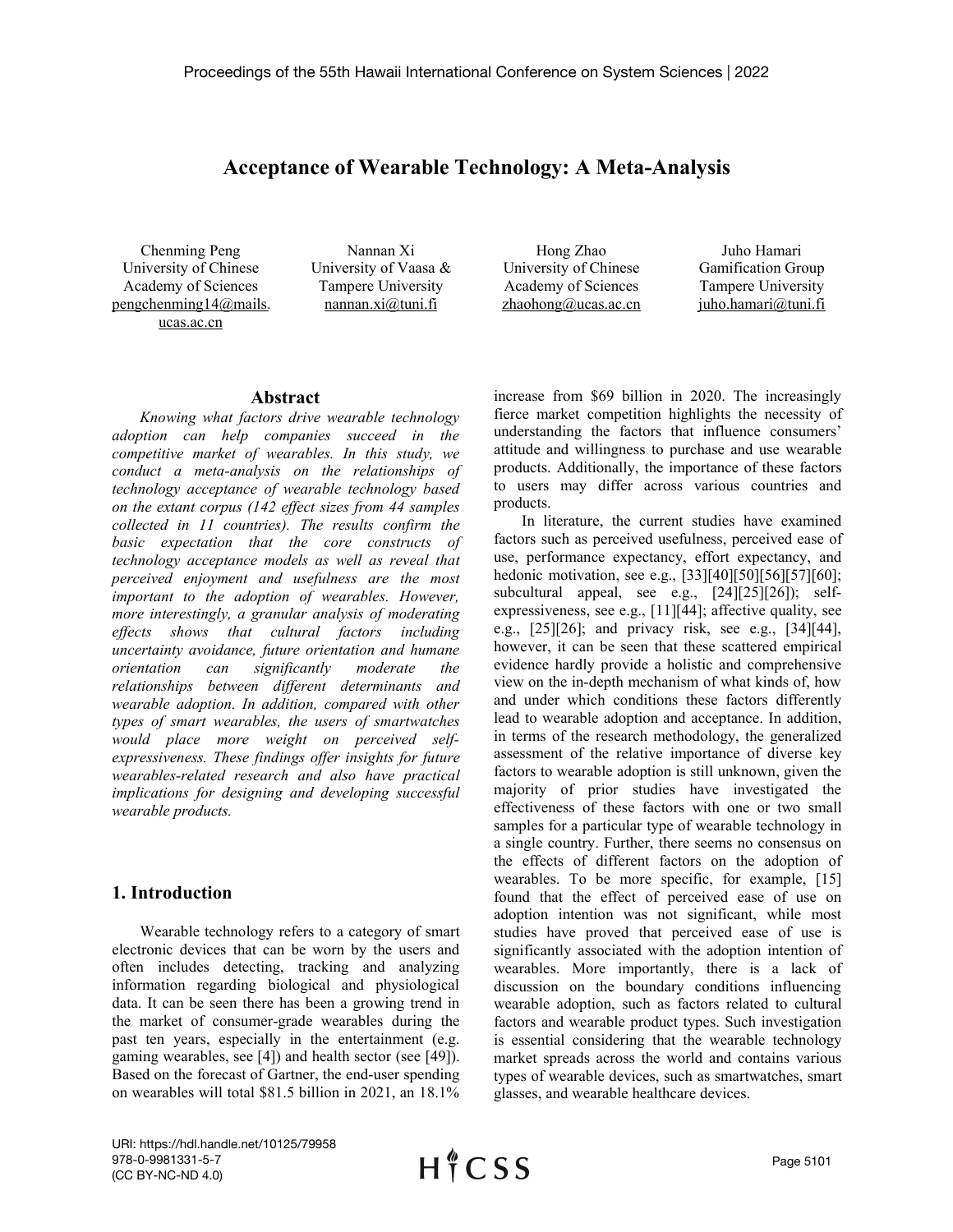Therefore, in this study, we aim at addressing the mentioned research gaps by conducting a meta-analytic review to provide a more concise view of determinants of adoption of wearable technology from the perspective of technology acceptance model (TAM) [13]. Specifically, we first integrate numerous but sporadic findings to develop a comprehensive framework for explaining the relationships between different key factors and wearable adoption. Second, the importance of factors in wearable adoption are further assessed through a meta-analysis by estimating the mean values and range of these relationships. Third, the meta-analysis accumulates findings from diverse research objects and various countries and areas; thus, we further investigate the moderating effects of cultural-related factors and wearable technology type on the above relationships.

### **2. Research framework and hypotheses**

In this section, we first hypothesize the relationships between different influencing factors and the adoption of wearables, and then theorize the moderators mainly including cultural-related factors and wearable technology type. Figure 1 below briefly presents the research framework.



**Figure 1. The meta-analytic framework**

#### **2.1 Determinants in wearable adoption**

*Perceived usefulness.*The perceived usefulness of wearable technology refers to the degree to which the wearable technology is useful to help consumers achieve their goals, such as health improvement. TAM predicts individuals who believe the perceived usefulness of technology tends to display positive responses. UTAUT2 (the unified theory of acceptance

and use of technology) also argues that performance expectancy (an alias name for usefulness, defined as the degree to which the technology is effective to users in performing specific activities) can determine individuals' behavioral intentions. In addition, the recent studies also empirically demonstrate that usefulness can enhance individuals' willingness to purchase and use wearable technology (e.g., [12][33]). Thus,

**H1**: Perceived usefulness has a positive impact on the adoption of wearables.

*Perceived ease of use.* The perceived ease of use of wearable technology, in this study, refers to the degree to which using the wearable technology would be free of effort. Perceived ease of use emphasizes the ergonomics of a product [23]. This construct also originates from TAM and has an alternative name, called effort expectancy, in UTAUT2. It can be assumed that when customers perceive high ease of using a certain wearable technology, they would be more likely to conduct actual use. The literature in wearable technology adoption also suggests a direct positive effect of perceived ease of use on usage intention and behavior (e.g., [26][33][65]). Thus,

**H2**: Perceived ease of use has a positive impact on the adoption of wearables.

*Perceived enjoyment.* Following the literature in technology adoption [61], perceived enjoyment is defined as the delight or enjoyment derived from adopting and utilizing wearable technology. Perceived enjoyment reflects the hedonism of a product [39]. When technology-specific enjoyment increases, usage intention would also become higher. In the context of wearable technology, studies reveal that users pay attention to the perceived enjoyment of smart wearable products [43][66]. Thus,

**H3**: Perceived enjoyment has a positive impact on the adoption of wearables.

*Perceived self-expressiveness*. Perceived self expressiveness describes the degree to which a technology can reflect one's personal characteristics [36]. The wearable that is worn by users can also be seen and observed by others; thus is able to influence others' impression of the user. In this case, users consider wearable technology not only as an IT product but also as a fashion product [11]. Recent studies show evidence that users indeed attach importance to perceived self-expressiveness and intend to use wearable technology to express their own uniqueness (e.g., [11][24][26]). Thus,

**H4**: Perceived self-expressiveness has a positive impact on the adoption of wearables.

*Perceived privacy risk*. In line with prior studies [17], perceived privacy risk represents the risk of wearable technology misusing consumers' personal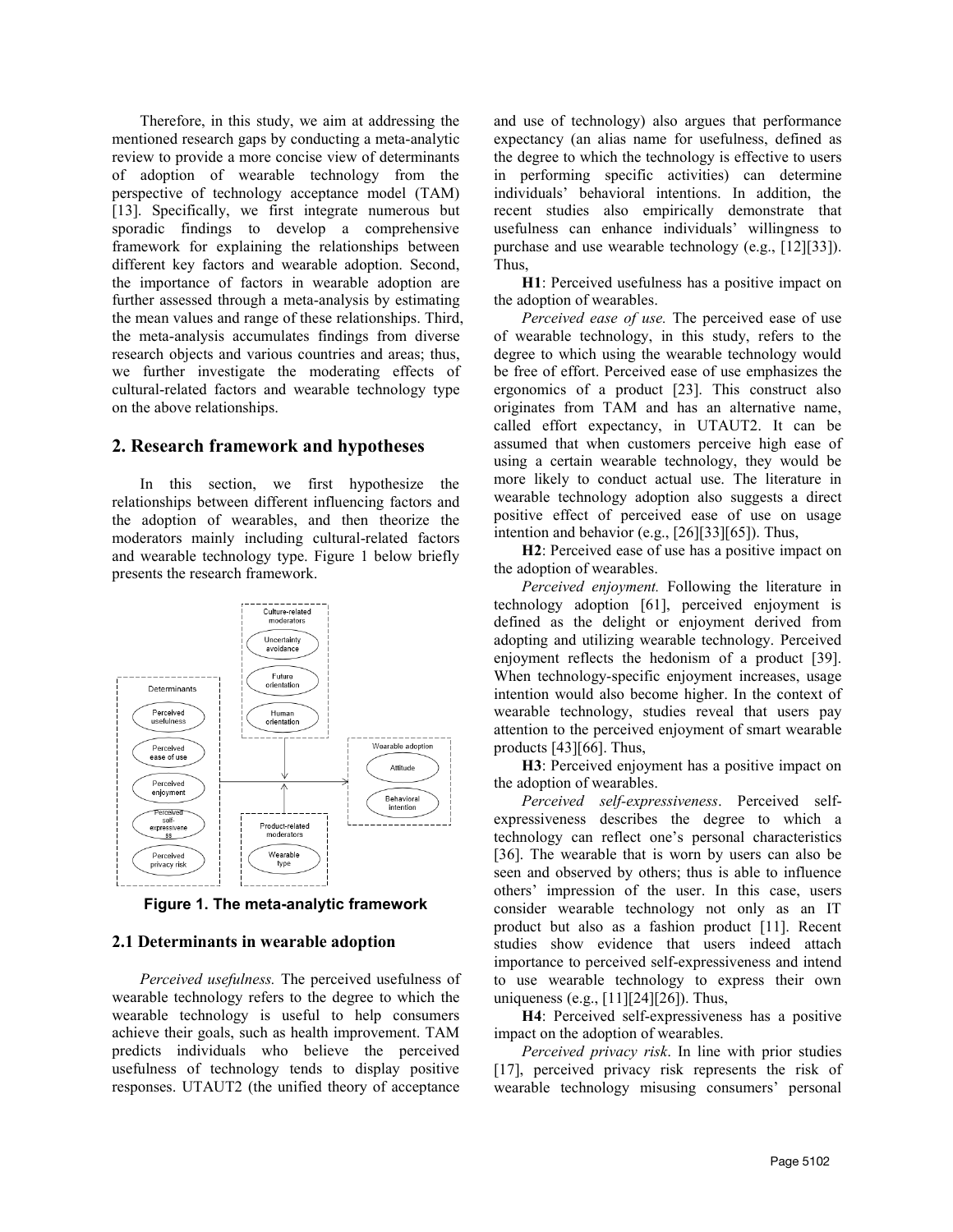information. Wearable technology can collect huge amounts of personal information and data of the users. Moreover, these smart wearable devices can easily track and monitor users' real-time positions via an embedded GPS feature. These sensitive information bring anxiety and concerns to users such that perceived privacy risk would inhibit their adoption willingness of wearable technology [34][51]. Thus,

**H5**: Perceived privacy risk has a negative impact on the adoption of wearables.

### **2.2 Moderators for wearable adoption**

*Uncertainty avoidance*. Uncertainty avoidance pertains to the extent to which individuals alleviate the unpredictability of future events [20]. Individuals in high-uncertainty avoidance cultures are more risk averse [54]. Therefore, compared with low-uncertainty avoidance cultures, the factor that leads to perceived risk should have a higher negative impact on usage intention in high-uncertainty avoidance cultures. Given perceived privacy risk naturally deteriorates perceived risk, the negative effect of perceived privacy risk on usage intention should be higher in high-uncertainty avoidance cultures. In addition, the most important factor consumers usually consider first when making the purchase decision is functionality [8]. [39] found that only when functionality is explicitly introduced to consumers, would they feel safer. This finding reveals that functionality can reduce perceived risk. Because perceived usefulness is highly related to the functionality of wearable technology, perceived usefulness is expected to be associated with risk and wearable technome more important in high-uncertainty avoidance shown a become more important in high-uncertainty avoidance cultures. This expectation is consistent with the observation in [68] that the interaction between uncertainty avoidance and perceived usefulness would have a significantly positive effect on consumer acceptance of e-commerce. Thus,

**H6**: The positive influence of perceived usefulness on the adoption of wearables is relatively stronger in a high-uncertainty avoidance culture than in a low uncertainty avoidance culture.

**H7**: The negative influence of perceived privacy risk on the adoption of wearables is relatively stronger in a high-uncertainty avoidance culture than in a low uncertainty avoidance culture.

*Future orientation*. Future orientation refers to the extent to which individuals engage in future-oriented behaviors, such as planning, investing in the future, and delaying gratification [20]. In a high-future orientation culture, individuals care about the consequences of their actions and are self-responsible and super-achievers [30]. The regulatory focus theory [18] indicates that self-responsible consumers usually have prevention goals pertaining to those that ought to be met. In [9], consumers with prevention goals show greater interest in the utilitarian attributes of a product. The utilitarian benefits of wearable technology can be featured as perceived usefulness. Therefore, the future orientation would enhance the impact of perceived usefulness on wearable technology adoption. In contrast, in a low-future orientation culture, consumers possess a hedonistic orientation towards time and life and seek hedonic gratification and enjoyment [70]. Then, the future orientation would restrain the effectiveness of perceived enjoyment on wearable technology adoption. Thus,

**H8**: The positive influence of perceived usefulness on the adoption of wearables is relatively stronger in a high-future orientation culture than in a low-future orientation culture.

**H9**: The positive influence of perceived enjoyment on the adoption of wearables is relatively weaker in a high-future orientation culture than in a low-future orientation culture.

*Humane orientation*. Humane orientation refers to the extent to which a society encourages and rewards individuals for being fair, altruistic, generous, caring, and kind to others [20]. In the high-humane orientation culture, individuals show great concerns about the well-being of people [14]. The ergonomics of the technology determines the well-being of using technology. According to product design theory [23], perceived ease of use reflects the ergonomics of a technology. It can be assumed that humane orientation would strengthen the effect of perceived ease of use on wearable technology adoption. Moreover, studies have high-humane orientation working environment can help leaders to foster a sense of trust in the followers [64], implying that humane orientation enhances trust. In a trustworthy environment, individuals might pay less attention to privacy risk, since they believe firms of wearables would not misuse their personal information. Thus, humane orientation could further diminish the negative effect of perceived privacy risk on the adoption of wearables. Thus,

**H10**: The positive influence of perceived ease of use on the adoption of wearables is relatively stronger in a high-humane orientation culture than in a low humane orientation culture.

**H11**: The negative influence of perceived privacy risk on the adoption of wearables is relatively weaker in a high-humane orientation culture than in a low humane orientation culture.

*Smartwatches vs. other types*. Multiple types of smart wearable products have been investigated in prior studies, such as smartwatches [11], smart glasses [17], and wearable healthcare technology [34]. Consumers usually consider watches as fashion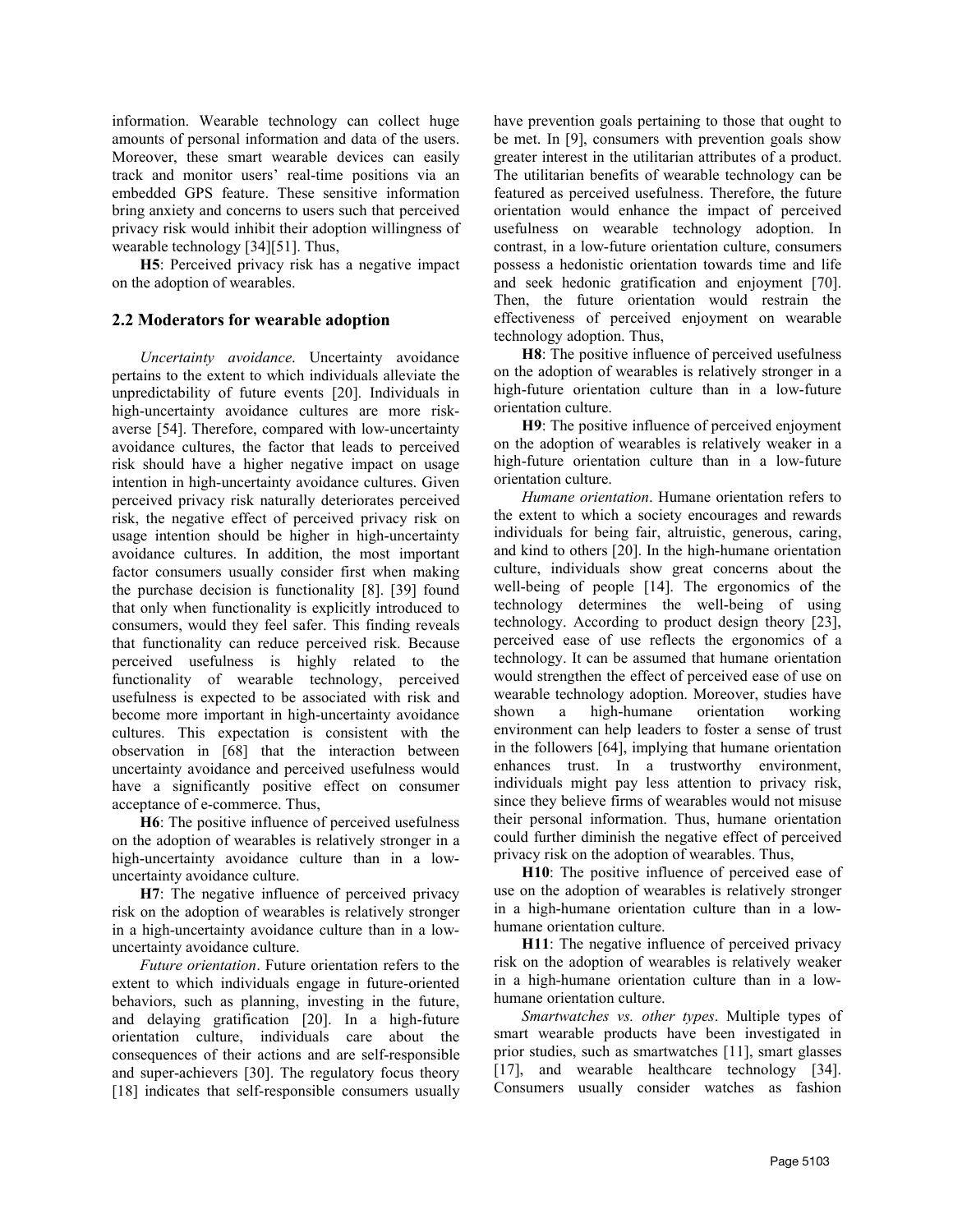products with symbolic benefits that help them to express their self-image [53] and obtain social benefits, while having no or a weaker expectation of the including EBSCO, majority of other types of wearable devices. Accordingly, the perceived self-expressiveness that reflects symbolic benefits might be more important for smartwatch users. Thus,

**H12**: Among the wearable products, the positive influence of perceived self-expressiveness is stronger on the adoption of smartwatches than the adoption of other types of wearables.

### **3. Database development**

#### **3.1 Data collection**

We conducted a meta-analytic review on the relationships between five determinants and wearable adoption as well as the moderators among them. Various databases were employed to identify relevant studies in the literature. First, we searched for published articles via checking electronic databases, ProQuest ABI/INFORM, ScienceDirect, Web of Science, Scopus, Emerald, and JSTOR. Then, we searched for relevant theses in ProQuest Dissertations and Theses. Finally, we identified relevant working papers in SSRN, Google Scholar, ResearchGate, and ACM Digital Library. We used "wearable" together with "acceptance or adoption or intention use or determinant" as the search terms. After the search process, we only kept those identified studies that provided correlations of interest since correlation is the most common effect size in this research stream. Eventually, we identified a total of 40 articles with 44 independent samples and 142 effect sizes, including two working papers. The number of articles included is consistent with several published meta-analyses in marketing, such as [35] (47 articles), [55] (42 articles), and [59] (37 articles). All articles are listed in Table 1.

|        | <b>Study Country/area</b> |      | Sample Wearable type                 |        | <b>Study Country/area</b>      |     | Sample Wearable type               |
|--------|---------------------------|------|--------------------------------------|--------|--------------------------------|-----|------------------------------------|
| $[5]$  | South Korea               | 342  | Wearable devices                     | $[34]$ | <b>United States</b>           | 260 | Wearable healthcare devices        |
| $[7]$  | Hong Kong                 | 171  | Wearable healthcare devices          | $[37]$ | <b>United States</b>           | 574 | Smartwatch                         |
| $[10]$ | <b>United States</b>      | 120  | Smart yest & smartwatch              | [38]   | <b>Netherlands</b>             | 182 | Smart phone, wristband, &<br>watch |
| [11]   | South Korea               | 562  | Smartwatch                           | [40]   | India                          | 273 | Wearable healthcare devices        |
| $[12]$ | Malaysia                  | 226  | Smartwatch                           | $[41]$ | South Korea                    | 877 | Wearable healthcare devices        |
| $[15]$ | China                     | 232  | <b>Fitness Wearable</b>              | $[43]$ | <b>United States</b>           | 228 | Smart glasses                      |
| $[15]$ | China                     | 230  | Medical wearable                     | [44]   | German                         | 201 | Smart glasses                      |
| $[16]$ | <b>United States</b>      | 256  | Wearable fitness devices             | [45]   | German                         | 201 | Smart glasses                      |
| $[17]$ | German                    | 611  | Smart glasses                        | [49]   | <b>United States</b>           | 277 | Wearable healthcare devices        |
| $[21]$ | Taiwan                    | 170  | Smartwatch (users who used)          | $[50]$ | Taiwan                         | 376 | Smart glasses                      |
| $[21]$ | Taiwan                    | 170  | Smartwatch (users who never<br>used) | $[51]$ | India                          | 815 | Wearable healthcare devices        |
| $[22]$ | Taiwan                    | 260  | Smartwatch                           | $[56]$ | China                          | 392 | Wearable fitness devices           |
| $[24]$ | South Korea               | 1138 | Wearable devices                     | $[57]$ | China                          | 325 | Wearable healthcare devices        |
| $[26]$ | South Korea               | 363  | Smartwatch                           | $[58]$ | <b>United Arab</b><br>Emirates | 108 | Wearable devices                   |
| $[25]$ | South Korea               | 200  | Smartwatch                           | [60]   | Turkey                         | 707 | Smart t-shirt & smart bra          |
| $[27]$ | South Korea               | 247  | Wearable fitness devices             | [62]   | China                          | 158 | Wearable healthcare devices        |
| $[28]$ | India                     | 386  | Smartwatch                           | $[63]$ | German                         | 353 | Wearable healthcare devices        |
| $[29]$ | German                    | 2086 | Wearable locating systems            | [65]   | Taiwan                         | 212 | Smartwatch                         |
| $[31]$ | China                     | 333  | Wearable healthcare devices          | [66]   | South Korea                    | 375 | Wearable devices                   |
| $[32]$ | China                     | 146  | Wearable healthcare devices          | $[67]$ | <b>Netherlands</b>             | 76  | Smart glasses                      |
| [33]   | <b>United States</b>      | 206  | Wearable fitness devices             | [69]   | China                          | 436 | Wearable healthcare devices        |

**Table 1. Articles involved in the meta-analysis**

### **3.2 Coding process**

We followed the definitions being proposed in section 2 to code variables. If a sample has two effect sizes representing the same relationship, we took the average. Moreover, there are missing values in

reliability scores of drivers (7/142) and reliability scores of consumers' responses to wearable technology (10/142). These numbers of missing values are far fewer than those in prior meta-analyses, such as 90 missing values out of 123 effects in [6]. As with prior meta-analyses (e.g., [1][6]), we replaced the missing values with mean values. Finally, cultural dimension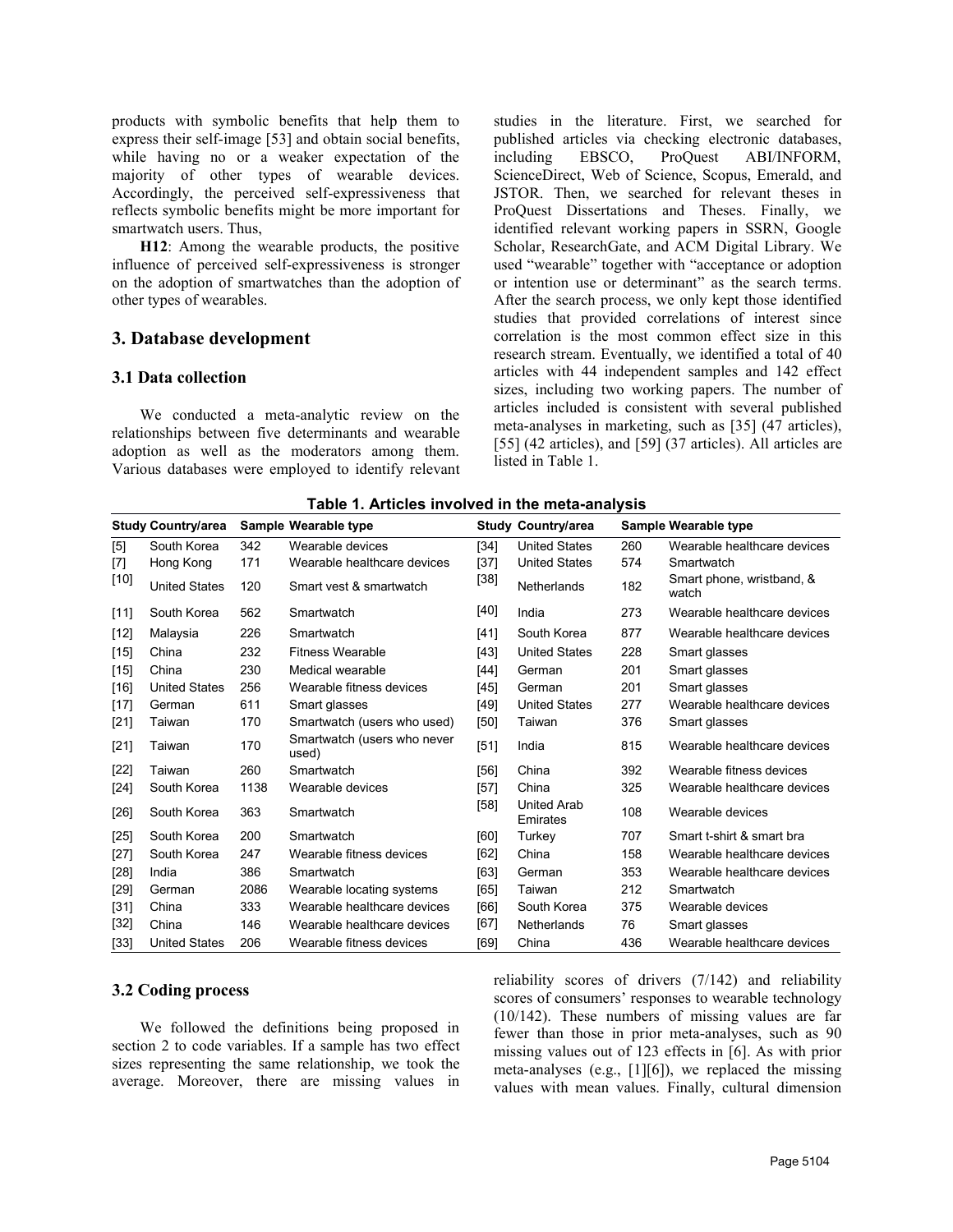data comes from the Global Leadership and Organization Behavior Effectiveness (GLOBE, [20]). We took the average cultural values among the countries in the Middle East for the United Arab Emirates, since GLOBE does not provide data for this country.

### **4. Data analysis**

### **4.1 Correlation analysis**

In line with common practice in meta-analytic studies [47], we first adjusted correlations for measurement error. Next, we transformed the reliability-corrected correlations into Fisher's z coefficients and weighed them using their inverse variance to give more weight to more accurate measures. We further transformed the z-scores back to obtain mean correlations between the key factors and users' intention for the adoption of wearable technology. Furthermore, we calculated the standard error and confidence interval of the mean effect, and estimated the fail-safe sample size  $(N_f s)$  using Rosenthal's [46] method to assess the possibility of publication bias or the file drawer problem. Finally, we tested the hypothesis of homogeneity of the population correlations using the Q-statistic and the  $I^2$ -statistic [2].  $\qquad \qquad \text{and} \qquad \qquad \text{and} \qquad \text{and} \qquad \text{and} \qquad \text{and} \qquad \text{and} \qquad \text{and} \qquad \text{and} \qquad \text{and} \qquad \text{and} \qquad \text{and} \qquad \text{and} \qquad \text{and} \qquad \text{and} \qquad \text{and} \qquad \text{and} \qquad \text{and} \qquad \text{and} \qquad \text{$ 

Table 2 presents the results. In support of  $H_1-H_5$ , the generalized correlations demonstrated that perceived usefulness, perceived ease of use, perceived and perceived self-expressiveness positively influenced consumers' responses to wearable technology adoption, while perceived privacy risk negatively affected consumers' responses to wearable technology adoption. Specifically, for attitude towards wearable technology, perceived enjoyment had the highest effect ( $r = .754$ ), followed by perceived usefulness ( $r = .694$ ), perceived self-expressiveness ( $r = .563$ ), perceived ease of use ( $r = .522$ ), and perceived privacy risk  $(r = -.273)$ . However, the importance ranking changed for behavioral intention to use wearable technology. In particular, perceived usefulness had the highest effect  $(r = .737)$ , followed by perceived enjoyment ( $r = .647$ ), perceived ease of use ( $r = .502$ ), perceived self-expressiveness ( $r = .475$ ), and perceived privacy risk  $(r = -.292)$ . Moreover, we can observe that these factors impact attitude almost as strongly as behavioral intention.

Furthermore, all the relationships that are heterogeneous were indicated by a high value of I 2 (greater than  $75\%$ ) and Q (< .001) [19], with one exception that the relationship between perceived privacy risk and attitude towards wearable technology adoption had the  $I^2$  of 72.36%, close to 75%. These tests imply that it is necessary to conduct moderating analysis. Also, high fail-safe sample sizes  $(N_f)$  prove there exists no publication bias in our database.

|                                               |         |         |                                               |                         |              | . .                  |                     |                 |
|-----------------------------------------------|---------|---------|-----------------------------------------------|-------------------------|--------------|----------------------|---------------------|-----------------|
| <b>Relationships</b>                          | samples | effects | Number of Number of Number of<br>observations | Q-value                 | 12           | Mean<br>correlations | 95% CI              | Fail-<br>safe N |
| Usefulness - Attitude                         | 12      | 12      | 5533                                          | 503.103*** 97.60% .694  |              |                      | (.579, .782)        | 11214           |
| Ease of use - Attitude                        | 11      | 11      | 5507                                          | 180.322*** 95.71% .522  |              |                      | (.405, .621)        | 4356            |
| Enjoyment - Attitude                          |         |         | 3346                                          | 135.652***              | 96.88%.754   |                      | (642, 834)          | 6134            |
| Self-expressiveness - Attitude                | 6       | 6       | 2646                                          | 44.614***               | 89.20% .563  |                      | (.460, .651)        | 1790            |
| Privacy risk - Attitude                       | 2       | 2       | 1426                                          | $3.618***$              | 72.36% - 273 |                      | $(-372, -168)$ 64   |                 |
| Usefulness - Behavioral intention             | -36     | 39      | 15119                                         | 1311.223*** 96.59% .737 |              |                      | (.563, .684)        | 81023           |
| Ease of use - Behavioral intention 24         |         | 25      | 9623                                          | 571.571*** 96.03% .502  |              |                      | (.410, .584)        | 15657           |
| Enjoyment - Behavioral intention              | - 18    | 19      | 7094                                          | 449.598*** 96.42% .647  |              |                      | (.559, .720)        | 22621           |
| Self-expressiveness - Behavioral<br>intention |         |         | 2874                                          | 258.903***              | 95.80% 475   |                      | (.296, .622)        | 1286            |
| Privacy risk - Behavioral intention 11        |         | 11      | 5413                                          | 327.215*** 94.37% -.292 |              |                      | (- 413, - 161) 1688 |                 |
|                                               |         |         |                                               |                         |              |                      |                     |                 |

**Table 2. Correlations between different factors and wearable technology adoption**

\*\*\**p* <.001

### **4.2 Moderation analysis**

To conduct moderation analysis, we first combined effect sizes for attitude with those for behavioral intention to enlarge the number of effect sizes. Considering that the number of effect sizes is still not huge, we accepted a simple random-effects meta-analytic model that only contains one moderator

and a dummy control variable referring to whether the effect size connects attitude or behavioral intention. Following prior meta-analyses [42], we applied this model to test each moderator in turn with the maximum likelihood estimation method.

Table 3 presents the results of the meta-regression models. The findings in the various regression models were used to test H6-H12, as indicated in Table 3. As expected, a positive coefficient was found to be related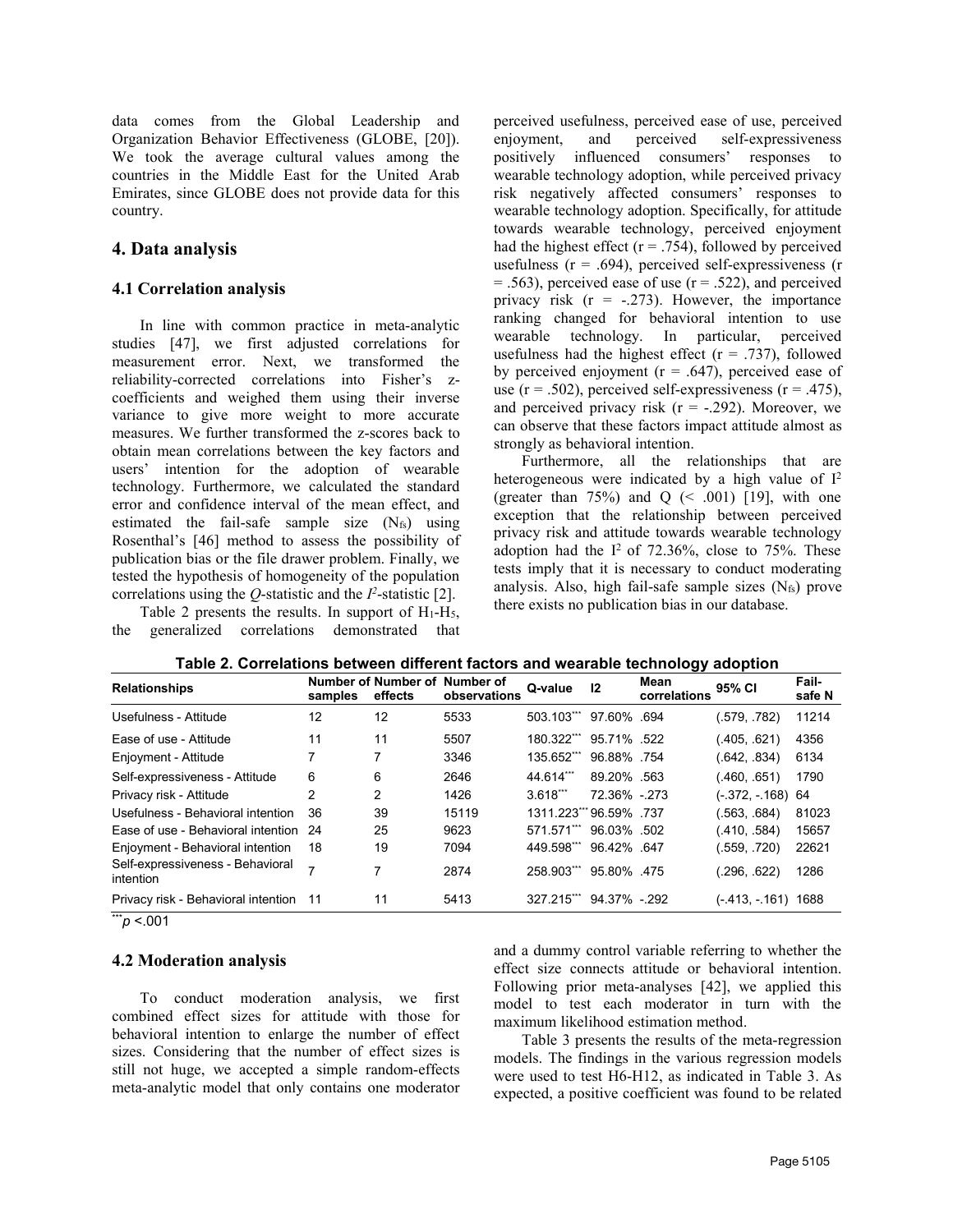to uncertainty avoidance when testing the influence on the effect size representing the relationship perceived usefulness-adoption. This finding shows that uncertainty avoidance did increase the positive influence of perceived usefulness on adoption (H6). We found a negative coefficient of uncertainty avoidance on the relationship perceived privacy risk adoption. In other words, the negative impact of perceived privacy risk on adoption becomes stronger with the increase in uncertainty avoidance (H7). In support of H8, it can be seen that future orientation indeed positively influenced the effect of perceived usefulness on adoption. However, contrasting with H9, we did not find any evidence that future orientation would moderate the relationship perceived enjoyment adoption. The hypotheses (H10-H11) related to humane orientation were supported, showing humane orientation could strengthen the positive effect of perceived ease of use on adoption, while weakening the negative effect of perceived privacy risk on adoption. In addition, the relationship between perceived self-expressiveness and adoption was stronger for smartwatches than other types of wearable technologies (H12 was supported).

|                                          |                                                                                                     |                                          |                    |                                                                                                                  |                                       | Independent variables  |                                                                                                                         |                                                       |                      |                                                                              |                                  |                   |
|------------------------------------------|-----------------------------------------------------------------------------------------------------|------------------------------------------|--------------------|------------------------------------------------------------------------------------------------------------------|---------------------------------------|------------------------|-------------------------------------------------------------------------------------------------------------------------|-------------------------------------------------------|----------------------|------------------------------------------------------------------------------|----------------------------------|-------------------|
|                                          | Intercept                                                                                           | Model<br>(1)<br>Uncertainty<br>avoidance | Attitude           | Intercept                                                                                                        | Model<br>(2)<br>Future<br>orientation | Attitude               | Intercept                                                                                                               | Model<br>(3)<br>Humane<br>orientation                 | Attitude             | Intercept                                                                    | Model<br>(4)<br>Smart<br>watches | Attitude          |
| Usefulness-<br>adoption                  | .348<br>(.312)                                                                                      | .123<br>$(.072)^{+}$                     | $-151$<br>(.104)   | $-776$<br>(.742)                                                                                                 | .399<br>$(.180)^*$                    | $-082$<br>(.102)       | .934<br>(.458)                                                                                                          | $-020$<br>(.116)                                      | $-116$<br>(.107)     | .812<br>$(0.099)^{***}$                                                      | .104<br>(.096)                   | $-104$<br>(.105)  |
| Ease of<br>use-<br>adoption              | .090<br>(.320)                                                                                      | .123<br>(.078)                           | $-0.058$<br>(.098) | $-245$<br>(.904)                                                                                                 | .204<br>(.222)                        | $-0.016$<br>(.099)     | $-559$<br>(.443)                                                                                                        | .285<br>$(.109)^{**}$                                 | $-0.59$<br>(.092)    | .507<br>$(090)^{**}$                                                         | .161<br>$(.095)^+$               | $-.003$<br>(.097) |
| Enjoyment-<br>adoption                   | 1.163<br>$(.413)$ $\ddot{}$                                                                         | $-0.045$<br>(.099)                       | $-199$<br>(.132)   | $-1.375$<br>(1.669)                                                                                              | .591<br>(.418)                        | $-217$<br>$(.125)^{+}$ | .469<br>(.690)                                                                                                          | .134<br>(.179)                                        | $-240$<br>$(.134)^+$ | .885<br>$(.135)^{***}$                                                       | .136<br>(.116)                   | $-172$<br>(.131)  |
| Self-<br>expressiven<br>ess-<br>adoption | .915<br>$(.394)^*$                                                                                  | $-070$<br>(.096)                         | $-117$<br>(.123)   | .377<br>(1.152)                                                                                                  | .063<br>(.281)                        | $-118$<br>(.125)       | $-265$<br>(1.054)                                                                                                       | .241<br>(.281)                                        | $-133$<br>(.123)     | 525<br>$(.097)$ $\ddots$                                                     | .218<br>(.109)                   | $-104$<br>(.109)  |
| Privacy<br>risk-<br>adoption             | .567<br>(.459)                                                                                      | $-182$<br>$(.095)^+$                     | $-024$<br>(.135)   | .046<br>(1.135)                                                                                                  | $-079$<br>(.271)                      | $-0.029$<br>(.157)     | $-1.293$<br>$(.362)$ **                                                                                                 | .258<br>$^{\prime}.088)$ $\phantom{a}^{\prime\prime}$ | $-0.025$<br>(.119)   | $-280$<br>$(.141)^*$                                                         |                                  | $-021$<br>(.155)  |
| Hypotheses                               | Uncertainty avoidance for<br>perceived usefulness $(H_6: +)$ ,<br>perceived privacy risk $(H_7: -)$ |                                          |                    | Future orientation for<br>perceived usefulness (H <sub>8</sub> : +);<br>perceived enjoyment (H <sub>9</sub> : -) |                                       |                        | Humane orientation for<br>perceived ease of use (H <sub>10</sub> :<br>+); perceived privacy risk $(H_{11})$ :<br>$^{+}$ |                                                       |                      | Smartwatches for<br>perceived self-<br>expressiveness $(H_{12})$ :<br>$^{+}$ |                                  |                   |

**Table 3. Moderating effects: meta-regression estimates**

Supported? Yes/Yes Yes/No Yes/Yes Yes *Note:* The perceived privacy risk-adoption model does not have effect sizes from smartwatches. Standard errors are in the parentheses.

<sup>+</sup>*p* <.1; \**p* <.05; \*\**p* <.01; \*\*\**p* <.001

### **5. Discussions**

### **5.1 Research contribution**

The meta-analysis review study makes several contribution to the literature and also has various implications for theory and future research. First, the current state of research only provides fragmented and relatively divergent findings regarding the driving factors of wearable technology adoption. One of the main contribution is that this study integrates the existing findings and proposes a comprehensive framework for the relationships between five main determinants and wearable technology adoption. More

importantly, all the proposed factors were proven as important predictors for wearable adoption, including perceived usefulness, perceived ease of use, perceived enjoyment, perceived self-expressiveness, and perceived privacy risk. These variables can be regarded as the essential determinants of the adoption of wearable products and devices and should be taken into account in further attempts to construct and test explanatory models.

Second, the generalized correlations also provide an in-depth explanation and understanding of the importance of different determinants. We found that both perceived usefulness and perceived enjoyment are the most important drivers of wearable technology adoption. This finding contributes to the debate about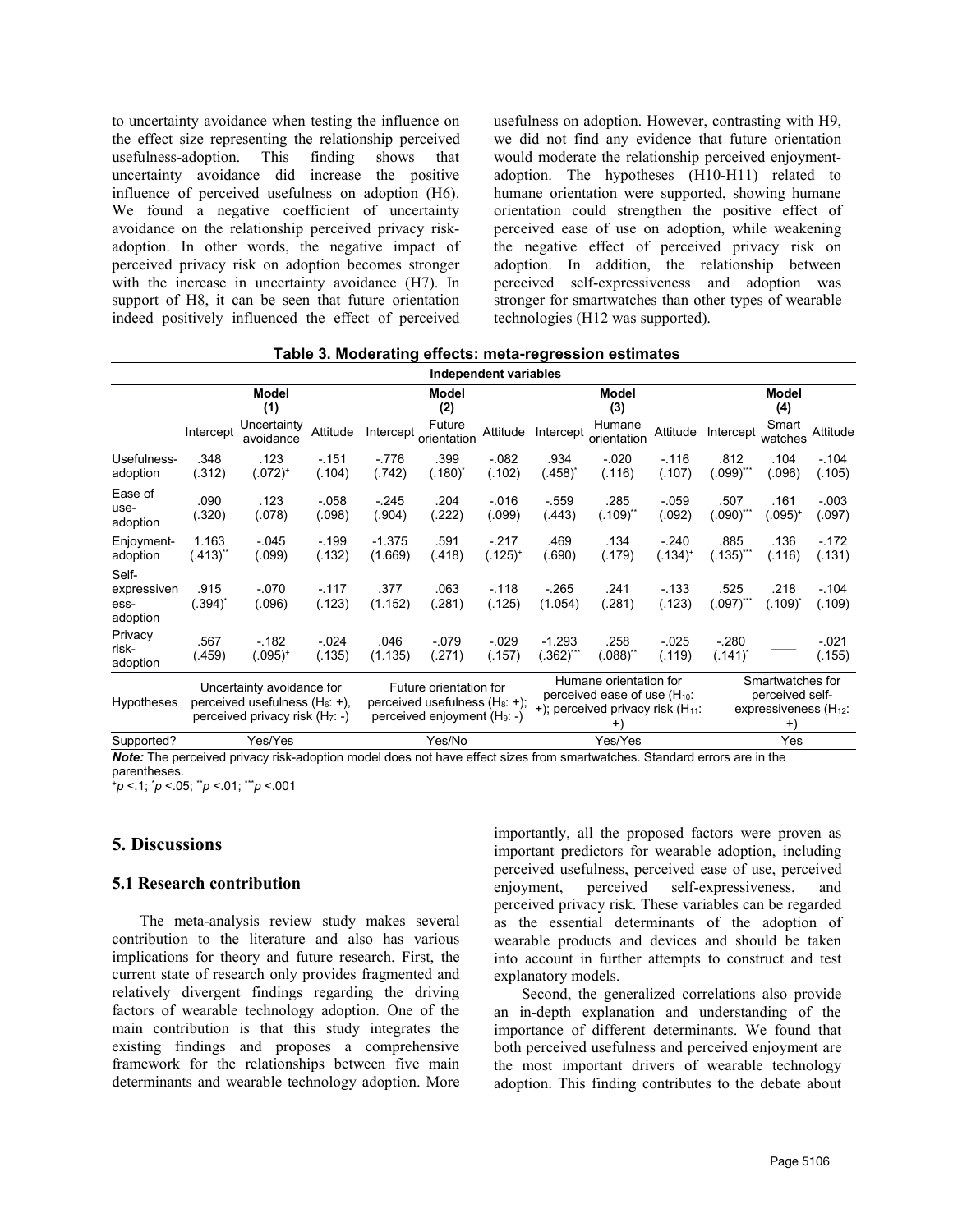whether wearable technology is an IT product or a fashion product [11]. The comparison between technology benefits (perceived usefulness, perceived ease of use, perceived enjoyment, and perceived self expressiveness) and privacy risk revealed that technology benefits weigh heavier to consumers than privacy risk. This observation provides an important explanation to the debate on the privacy paradox that while the privacy of personal data is an important issue for information technology users, most users seldom make an effort to protect their own data [52].

Third, we found the moderating roles of cross cultural factors and cross-wearable types in the relationships between different factors and adoption, which makes a considerable contribution to the wearable-related research field. For example, the predicted difference in effect size capturing the impact of perceived usefulness between the Netherlands (as the most future-oriented country in the analysis), and the United Arab Emirates, as the least future-oriented trust firms with their personal data. Also, firms should one, is up to .403. The cross-cultural findings realize that consumers expect higher symbolic benefits, one, is up to .403. The cross-cultural findings contribute to the debate about the robustness of research conclusions drawn in different cultures [3]. Therefore, it is necessary to add cultural contingency factors into the model of wearable technology adoption. In addition, the findings also reveal that wearable technology types can be considered as significant moderating variables which enrich the research on the adoption of wearables.

### **5.2 Practical implications**

This study provides several implications to business practitioners and wearables designers. First, the market of smart wearable devices is still at the initial stage. Practitioners have relatively less knowledge about consumers' attitude towards smart wearable devices than other mature information technologies. The proposed framework and the generalization analysis offer firms an overview of what kinds of, how and under which conditions, different factors are important to wearable technology adoption. Based on the results, business practitioners should make efforts to improve perceived usefulness, perceived ease of use, perceived enjoyment, and perceived self-expressiveness, and decrease perceived privacy risk.

Second, according to the analysis of the relative importance of factors to wearable adoption, we can find that both perceived usefulness and perceived enjoyment are the most important drivers of the adoption of wearables. These findings suggest that a smart wearable product is not only an IT product, but also a hedonic fashion product. If designers only focus on technical innovation, users might not have a high

willingness to adopt a certain wearable product. Furthermore, given the magnitude of perceived privacy risk's negative effect is far smaller than that of technology benefits, wearable developers may require more of consumers' data to advance product performance and offer more personalized service.

Third, moderation analysis suggests that wearable firms need to adopt different business strategies to develop or promote wearable products in different cultures for various types of wearable technology. In particular, for <sup>a</sup> high-uncertainty avoidance culture,firms should improve and highlight perceived usefulness, and reduce consumers' privacy concerns, such as explicitly showing how to collect and use personal data. For the future-oriented culture, firms also should put perceived usefulness into consideration. Regarding the high-humane culture, firms need to invest in perceived ease of use to enhance consumers' well-being. Meanwhile, consumers are more willing to trust firms with their personal data. Also, firms should such as self-expressiveness, for smartwatches than other types of wearable products.

## **6. Conclusions**

This study aims at determining the key factors which influence wearable technology adoption through a meta-analytic review of prior research. We proposed an integrated and comprehensive framework of the relationships between different factors and wearable technology adoption. In addition, we explain the cross cultural and cross-wearable technology type differences via moderation analysis. In obtaining these findings, we enhance the understanding of wearable technology adoption. However, there are still other technological and non-technological factors that influence wearable adoption.

Further, in this study, we investigated the boundary conditions for the relationships between different determinants and wearable adoption from the perspective of culture (e.g., uncertainty avoidance, future orientation, and humane orientation), involving in total 11 countries. It can be seen that the analysis was mostly still limited in China, US, and Korea. Thus, with the development of the research related to wearable adoption in other countries, we encourage future studies to conduct a more in-depth analysis and robustness check on the cultural-related factors.

# **7. Acknowledgments**

This work was supported by the National Natural Science Foundation of China under Grant No.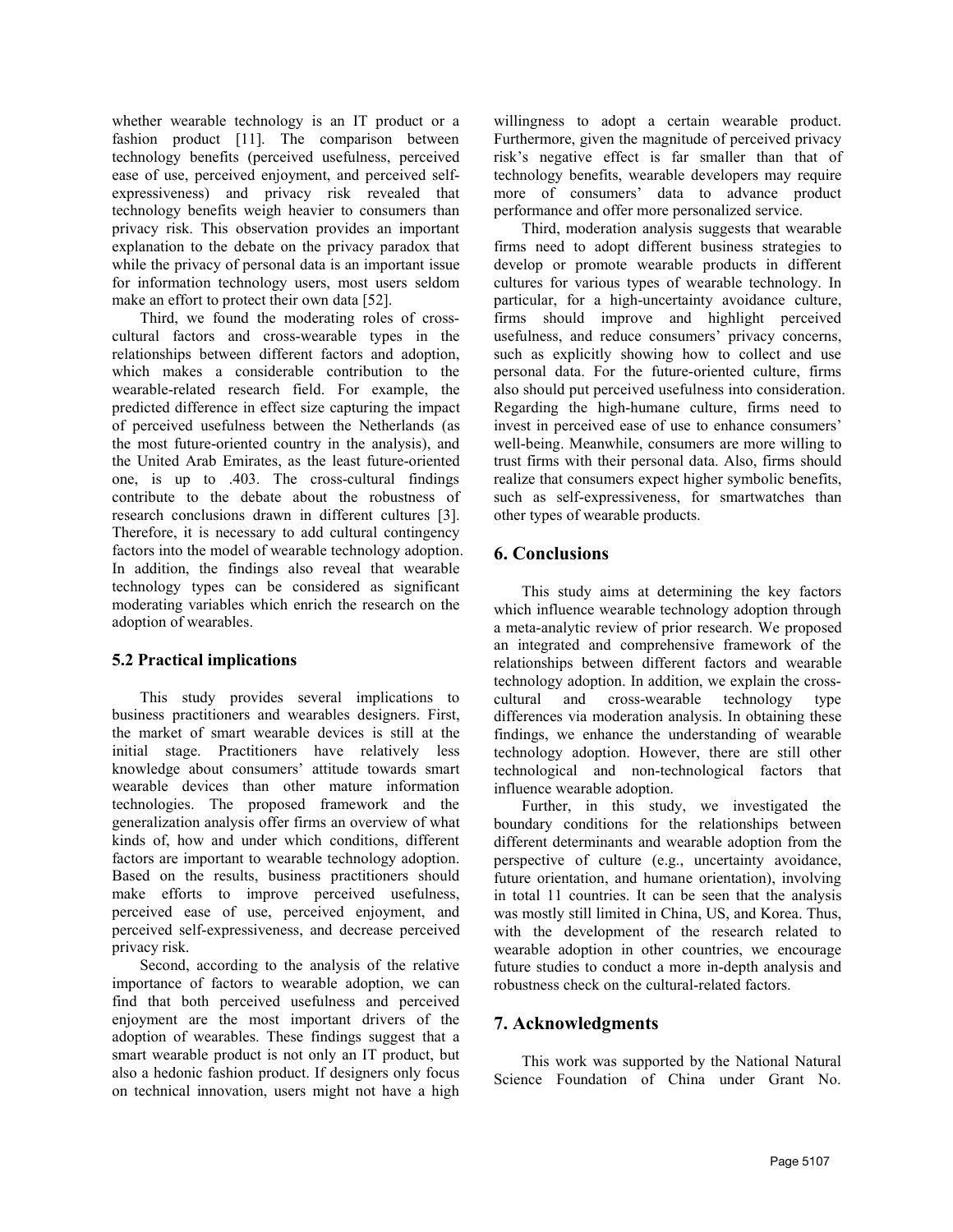71972175; Academy of Finland SRC CULT Programme under Grant No. 327241 (Digiconsumers) and Academy of Finland Flagship Programme under Grant No. 337653 (Forest-Human-Machine Interplay (UNITE).

### **8. References**

[1] A. T. Abraham, and R. W. Hamilton, "When does partitioned pricing lead to more favorable consumer preferences?: Meta-analytic evidence", Journal of Marketing Research, 55(5), 2018, pp. 686-703.

[2] M. Borenstein, L. V. Hedges, J. P. Higgins, and H. R. Rothstein, Introduction to Meta-Analysis. John Wiley & Sons, 2009.

[3] S. M. Burgess, and J. B. E. Steenkamp, "Marketing renaissance: How research in emerging markets advances marketing science and practice", International Journal of Research in Marketing, 23(4), 2006, pp. 337-356.

[4] O. O. Buruk, M. Salminen, N. Xi, T. Nummenmaa, and J. Hamari, "Towards the next generation of gaming wearables", In Proceedings of the 2021 CHI Conference on Human Factors in Computing Systems, 2021, Article no. 44.

[5] H. S. Chang, S. C. Lee, and Y. G. Ji, "Wearable device adoption model with TAM and TTF", International Journal of Mobile Communications, 14(5), 2016, pp. 518-537.

[6] W. Chang, and S. A. Taylor, "The effectiveness of customer participation in new product development: A meta analysis", Journal of Marketing, 80(1), 2016, pp. 47-64.

[7] M. L. Cheung, K. Y. Chau, M. H. S. Lam, G. Tse, K. Y. Ho, S. W. Flint, ..., and K. Y. Lee,"Examining consumers' adoption of wearable healthcare technology: The role of health attributes", International Journal of Environmental Research and Public Health, 16(13), 2019, Article no. 2257.

[8] R. Chitturi, R. Raghunathan, and V. Mahajan, "Form versus function: How the intensities of specific emotions evoked in functional versus hedonic trade-offs mediate product preferences", Journal of Marketing Research, 44(4), 2007, pp. 702-714.

[9] R. Chitturi, R. Raghunathan, and V. Mahajan, "Delight by design: The role of hedonic versus utilitarian benefits", Journal of Marketing, 72(3), 2008, pp. 48-63.

[10] B. Choi, S. Hwang, and S. Lee, "What drives construction workers' acceptance of wearable technologies in the workplace?: Indoor localization and wearable health devices for occupational safety and health", Automation in Construction, 84, 2017, pp. 31-41.

[11] J. Choi, and S. Kim, "Is the smartwatch an IT product or a fashion product? A study on factors affecting the intention to use smartwatches", Computers in Human Behavior, 63, 2016, pp.777-786.

[12] S. H. W. Chuah, P. A. Rauschnabel, N. Krey, B. Nguyen, T. Ramayah, and S. Lade, "Wearable technologies: The role of usefulness and visibility in smartwatch adoption", Computers in Human Behavior, 65, 2016, 276-284.

[13] F. D. Davis, "Perceived usefulness, perceived ease of use, and user acceptance of information technology", MIS Quarterly, 13, 1989, pp. 319-340.

[14] S. Diehl, R. Terlutter, and B. Mueller, "Doing good matters to consumers: the effectiveness of humane-oriented CSR appeals in cross-cultural standardized advertising campaigns", International Journal of Advertising, 35(4), 2016, pp. 730-757.

[15] Y. Gao, H. Li, and Y. Luo, "An empirical study of wearable technology acceptance in healthcare", Industrial Management & Data Systems, 115(9), 2015, pp. 1704-1723.

[16] A. M. Harmon, A Quantitative Predictive Study of US Fitbit Owners' Intentions to Use Activity Trackers, Doctoral dissertation, Capella University, 2019.

[17] M. Herz, and P. A. Rauschnabel, "Understanding the diffusion of virtual reality glasses: The role of media, fashion and technology", Technological Forecasting and Social Change, 138, 2019, pp. 228-242.

[18] E. T. Higgins, "Beyond pleasure and pain", American Psychologist, 52(12), 1997, pp. 1280-1300.

[19] J. P. Higgins, and S. G. Thompson, "Quantifying heterogeneity in a meta-analysis", Statistics in Medicine, 21(11), 2002, pp. 1539-1558.

[20] R. J. House, P. J. Hanges, M. Javidan, P. W. Dorfman, and V. Gupta, Culture, Leadership, and Organizations: The Globe Study Of 62 Societies. Sage Publications, 2004

[21] K. L. Hsiao, "What drives smartwatch adoption intention? Comparing Apple and non-Apple watches", Library Hi Tech, 35(1), 2017, pp. 186-206.

[22] K. L. Hsiao, and C. C. Chen, "What drives smartwatch purchase intention? Perspectives from hardware, software, design, and value", Telematics and Informatics, 35(1), 2018, pp. 103-113.

[23] R. P. Jindal, K. R. Sarangee, R. Echambadi, and S. Lee, "Designed to succeed: Dimensions of product design and their impact on market share", Journal of Marketing, 80(4), 2016, pp. 72-89.

[24] J. Kim, E. Park, "Beyond coolness: Predicting the technology adoption of interactive wearable devices" Journal of Retailing and Consumer Services, 49, 2019, pp. 114-119.

[25] K. J. Kim, "Round or square? How screen shape affects utilitarian and hedonic motivations for smartwatch adoption", Cyberpsychology, Behavior, and Social Networking, 19(12), 2016, pp. 733-739.

[26] K. J. Kim, and D. H. Shin, "An acceptance model for smart watches: implications for the adoption of future wearable technology", Internet Research, 25(4), 2015, pp. 527-541.

[27] T. Kim, and W. Chiu, "Consumer acceptance of sports wearable technology: the role of technology readiness", International Journal of Sports Marketing and Sponsorship, 20(1), 2019, pp. 109-126.

[28] A. K. Kranthi, and K. A. Ahmed, "Determinants of smartwatch adoption among IT professionals-an extended UTAUT2 model for smartwatch enterprise", International Journal of Enterprise Network Management, 9(3-4), 2018, pp. 294-316.

[29] S. T. Kwee-Meier, J. E. Bützler, and C. Schlick, "Development and validation of a technology acceptance model for safety-enhancing, wearable locating systems", Behaviour & Information Technology, 35(5), 2016, pp. 394- 409.

[30] C. J. Lennings, and A. M. Burns, "Time perspective: Temporal extension, time estimation, and impulsivity", The Journal of Psychology, 132(4), 1998, pp. 367-380.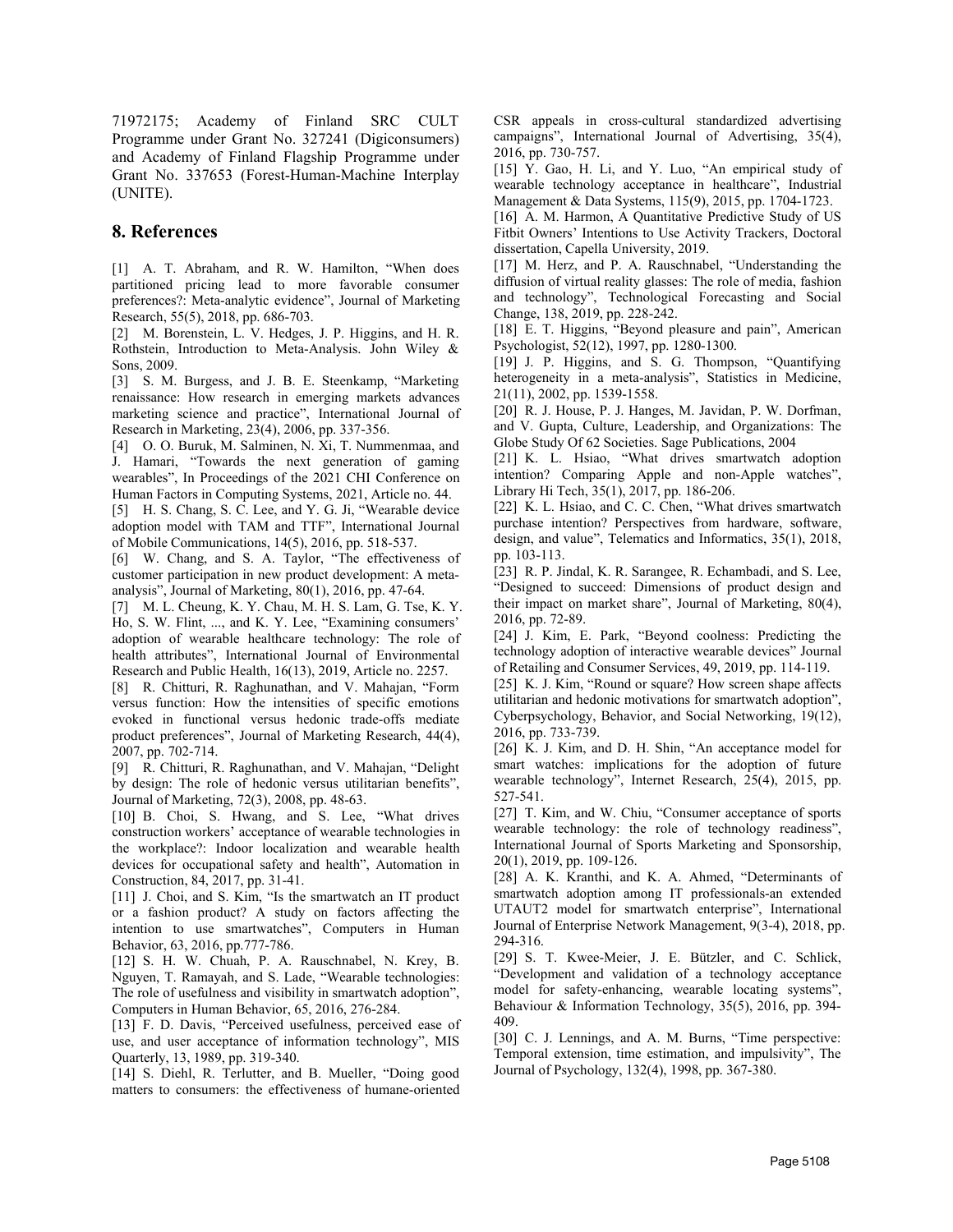[31] H. Li, J. Wu, Y. Gao, and Y. Shi, "Examining individuals' adoption of healthcare wearable devices: An empirical study from privacy calculus perspective", International Journal of Medical Informatics, 88, 2016, pp. 8- 17.

[32] J. Li, Q. Ma, A. H. Chan, and S. S. Man, "Health monitoring through wearable technologies for older adults: Smart wearables acceptance model", Applied Ergonomics, 75, 2019, pp. 162-169.

[33] A. Lunney, N. R. Cunningham, and M. S. Eastin, "Wearable fitness technology: A structural investigation into acceptance and perceived fitness outcomes", Computers in Human Behavior, 65, 2016, pp. 114-120.

[34] A. Marakhimov, and J. Joo, "Consumer adaptation and infusion of wearable devices for healthcare", Computers in Human Behavior, 76, 2017, pp. 135-148.

[35] C. Marino, G. Gini, A. Vieno, and M. M. Spada, "A comprehensive meta-analysis on problematic Facebook use", Computers in Human Behavior, 83, 2018, pp. 262-277.

[36] K. R. Morrison, and C. S. Johnson, "When what you have is who you are: Self-uncertainty leads individualists to see themselves in their possessions", Personality and Social Psychology Bulletin, 37(5), 2011, pp. 639-651.

[37] B. Nascimento, T. Oliveira, and C. Tam, "Wearable technology: What explains continuance intention in smartwatches?", Journal of Retailing and Consumer Services, 43, 2018, pp. 157-169.

[38] E. C. Nelson, T. Verhagen, M. Vollenbroek-Hutten, and M. L. Noordzij, "Is wearable technology becoming part of us? Developing and validating a measurement scale for wearable technology embodiment", JMIR mHealth and uHealth, 7(8), 2019, Article no. e12771.

[39] T. J. Noseworthy, and R. Trudel, "Looks interesting, but what does it do? Evaluation of incongruent product form depends on positioning", Journal of Marketing Research, 48(6), 2011, pp. 1008-1019.

[40] A. Papa, M. Mital, P. Pisano, and M. D. Giudice, "E health and wellbeing monitoring using smart healthcare devices: An empirical investigation", Technological Forecasting and Social Change, 153, 2018, Article no. 119226.

[41] E. Park, K. J. Kim, and S. J. Kwon, "Understanding the emergence of wearable devices as next-generation tools for health communication", Information Technology & People, 29(4), 2016, pp. 717-732.

[42] N. Purnawirawan, M. Eisend, P. De Pelsmacker, and N. Dens, "A meta-analytic investigation of the role of valence in online reviews", Journal of Interactive Marketing, 31, 2015, pp. 17-27.

[43] P. A. Rauschnabel, "Virtually enhancing the real world with holograms: An exploration of expected gratifications of using augmented reality smart glasses", Psychology  $\&$ Marketing, 35(8), 2018, pp. 557-572.

[44] P. A. Rauschnabel, and Y. K. Ro, "Augmented reality smart glasses: An investigation of technology acceptance drivers", International Journal of Technology Marketing, 11(2), 2016, pp. 123-148.

[45] P. A. Rauschnabel, A. Brem, and B. S. Ivens, "Who will buy smart glasses? Empirical results of two pre-market entry studies on the role of personality in individual awareness and intended adoption of Google Glass wearables", Computers in Human Behavior, 49, 2015, pp. 635-647.

[46] R. Rosenthal, "The file drawer problem and tolerance for null results", Psychological Bulletin, 86(3), 1979, pp. 638-641.

[47] G. Rubera, and A. H. Kirca, "Firm innovativeness and its performance outcomes: A meta-analytic review and theoretical integration", Journal of Marketing, 76(3), 2012, pp. 130-147.

[48] Z. Şehbenderoğlu, "Predicting the Adoption of Wearable Health Tracking Devices: An Application of Innovation Theory", 2019. http://dx.doi.org/10.2139/ssrn.3427919

[49] K. Sergueeva, N. Shaw, and S. H. M. Lee, "Understanding the barriers and factors associated with consumer adoption of wearable technology devices in managing personal health", Canadian Journal of Administrative Sciences, 37, 2020, 45-60.

[50] C. W. Shen, J. T. Ho, P. T. M. Ly, and T. C. Kuo, "Behavioural intentions of using virtual reality in learning: perspectives of acceptance of information technology and learning style" Virtual Reality, 23(3), 2019, pp. 313-324.

[51] B. Sivathanu, "Adoption of internet of things (IOT) based wearables for healthcare of older adults–a behavioural reasoning theory (BRT) approach", Journal of Enabling Technologies, 12(4), 2018, pp. 169-185.

[52] H.J. Smith, T. Dinev, and H. Xu, "Information privacy research: an interdisciplinary review", MIS Quarterly, 35(4), 2011, pp. 989-1016.

[53] M. R. Solomon, and B. Buchanan, "A role-theoretic approach to product symbolism: Mapping a consumption constellation", Journal of Business Research, 22(2), 1991, pp. 95-109.

[54] J. B. E. Steenkamp, F. Ter Hofstede, and M. Wedel, "A cross-national investigation into the individual and national cultural antecedents of consumer innovativeness", Journal of Marketing, 63(2), 1999, pp. 55-69.

[55] B. ŠUmak, M. HeričKo, and M. PušNik, "A meta analysis of e-learning technology acceptance: The role of user types and e-learning technology types", Computers in Human Behavior, 27(6), 2011, pp. 2067-2077.

[56] M. S. Talukder, R. Chiong, Y. Bao, and B. Hayat Malik, "Acceptance and use predictors of fitness wearable technology and intention to recommend: An empirical study", Industrial Management & Data Systems, 119(1), 2019, pp. 170-188.

[57] M. S. Talukder, G. Sorwar, Y. Bao, J. U. Ahmed, and M. A. S. Palash, "Predicting antecedents of wearable healthcare technology acceptance by elderly: A combined SEM-Neural Network approach", Technological Forecasting and Social Change, 150, 2020, Article no. 119793.

[58] A. Tarabasz, and G. Poddar, "Factors influencing adoption of wearable devices in Dubai", Journal of Economics & Management, 36, 2019, pp. 123-143.

[59] S. Tifferet, "Gender differences in privacy tendencies on social network sites: a meta-analysis", Computers in Human Behavior, 93, 2019, pp. 1-12.

[60] G. Turhan, "An assessment towards the acceptance of wearable technology to consumers in Turkey: the application to smart bra and t-shirt products", Journal of the Textile Institute, 104(4), 2013, pp. 375-395.